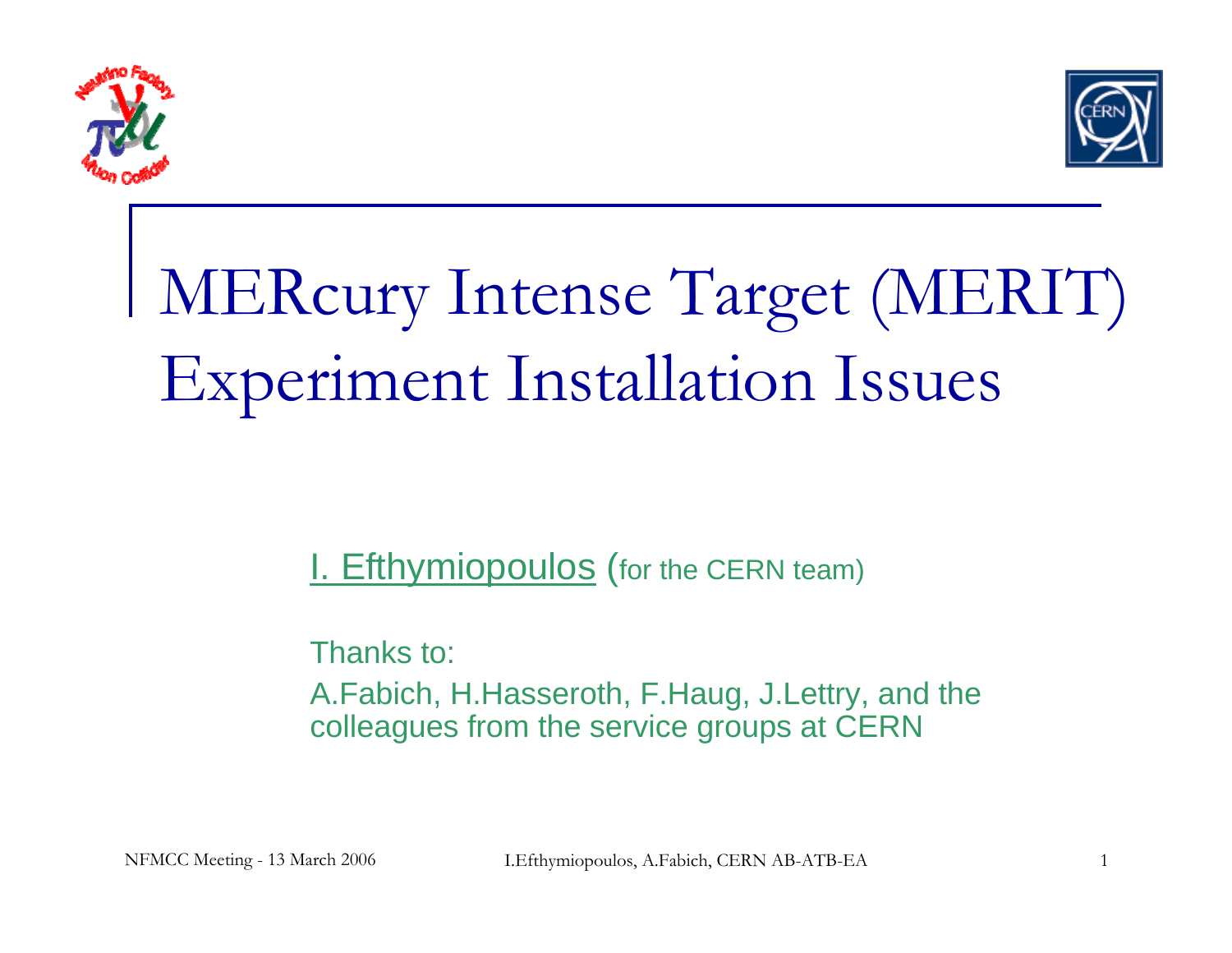



- $\vert \cdot \vert$  The experimental layout
	- $\mathcal{L}_{\mathcal{A}}$ See talk by A.Fabich
- $\mathcal{C}^{\mathcal{A}}$  The cryogenics system
	- $\mathbf{r}$ DVB box tendering
	- $\mathbf{r}$ N2 exhaust line to TT10
- $\mathbb{R}^3$ Solenoid power supply
- $\overline{\mathbb{R}^n}$  Safety issues
	- Access and interlocks
	- $\mathcal{L}_{\mathcal{A}}$ Solenoid and cryogenics review
- $\mathcal{L}_{\mathcal{A}}$ Transport and installation
- $\Box$  Budget
	- $\mathcal{L}_{\mathcal{A}}$ See talk by A.Fabich
- **COL**  Control room
	- $\overline{\mathbb{R}^2}$ See talk by A.Fabich
- **Schedule** 
	- ×. See talk by A.Fabich

### **… and a short update on and a short update on**

- Beam parameters pulse list
- Instrumentation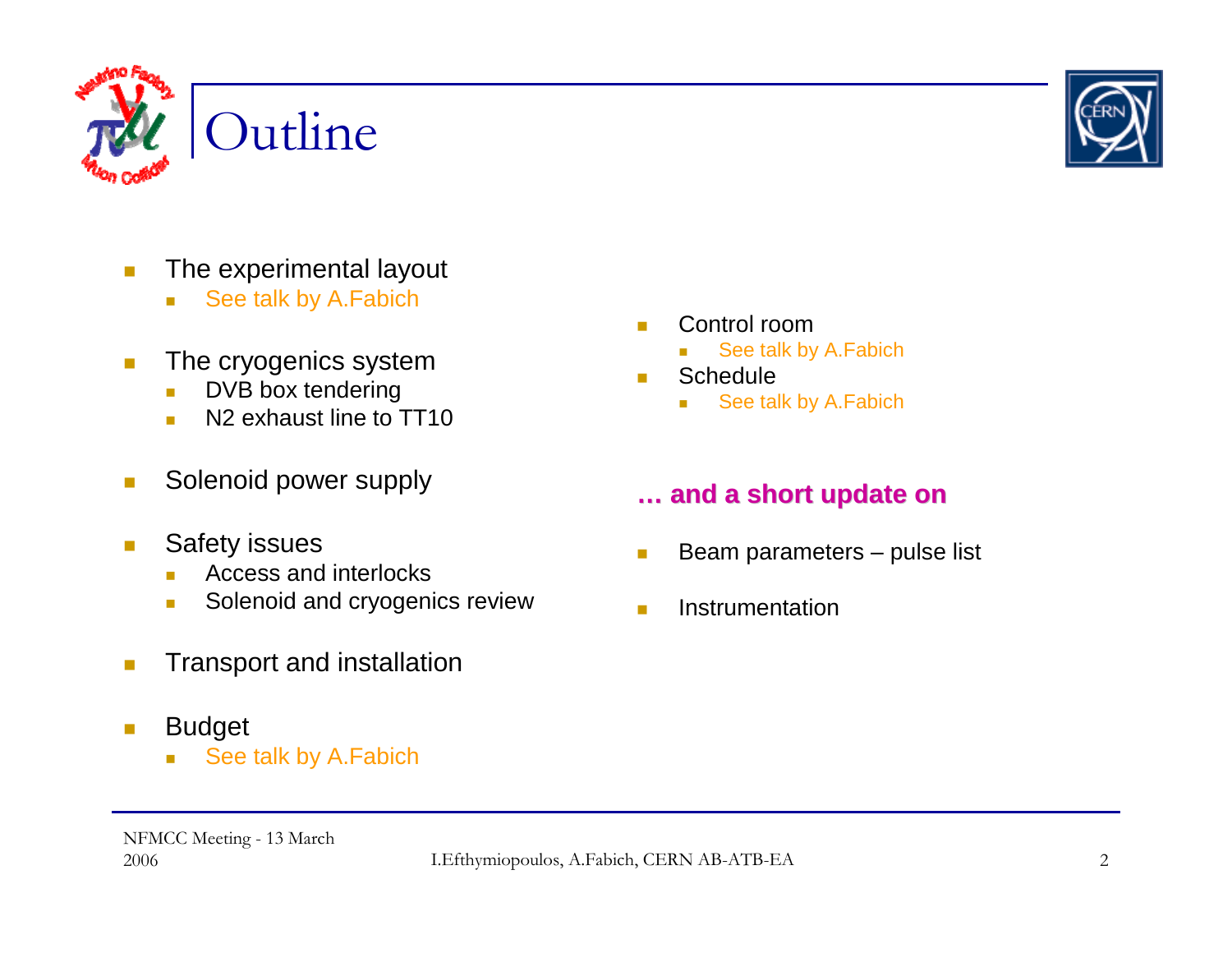



### **Aim:**

- T. Provide LN2 to cool the solenoid at 80K
- $\mathcal{C}_{\mathcal{A}}$  Readout and control according to CERN standards
	- Guarantee safety of operations
- $\mathbb{R}^n$  Collaboration between RAL & CERN
	- $\mathcal{L}_{\mathcal{A}}$ Project engineer: F.Haug/CERN

### **Status: Status:**

T. System design completed including instrumentation and safety valves

#### M. Gas N2 exhaust line to TT10 installed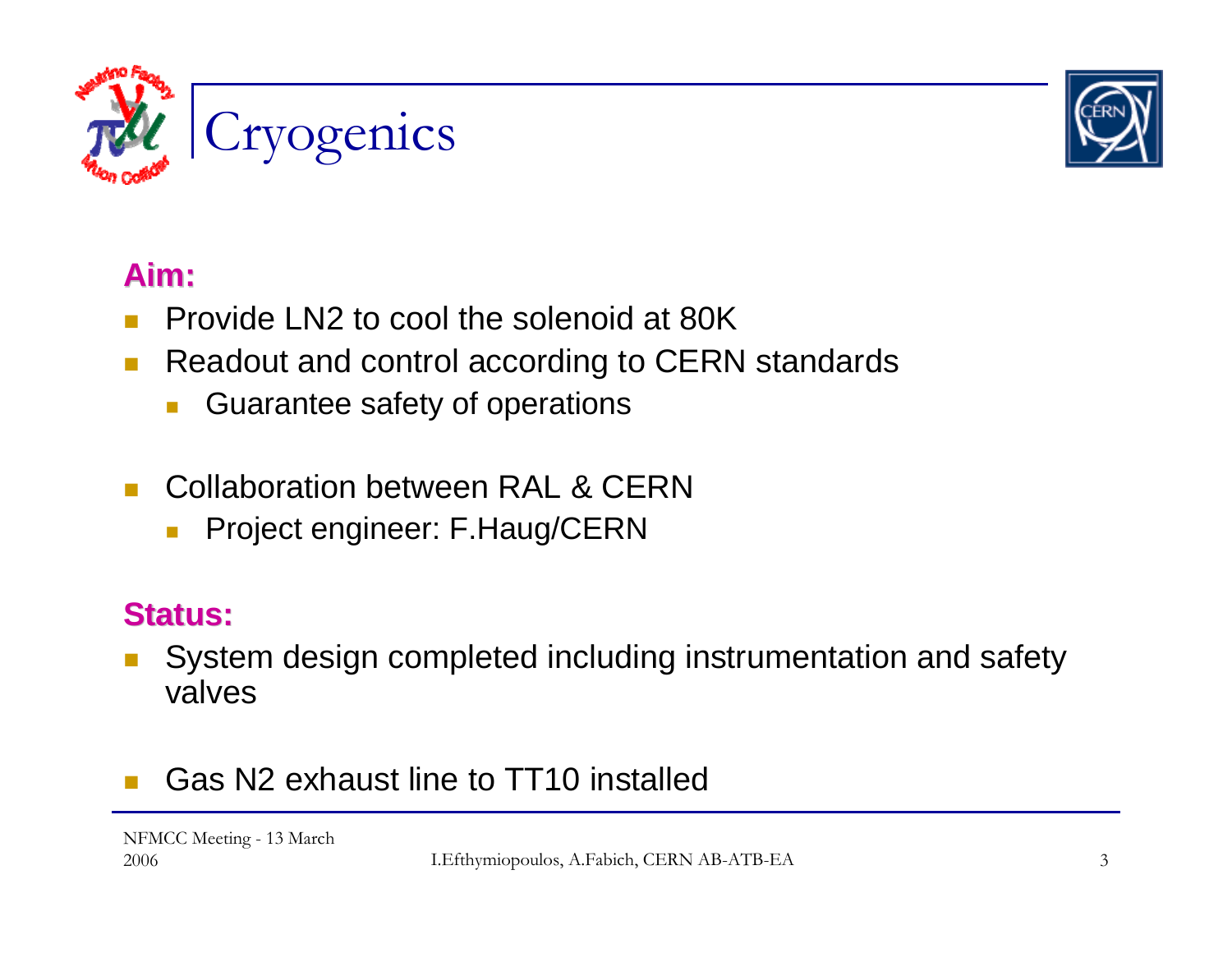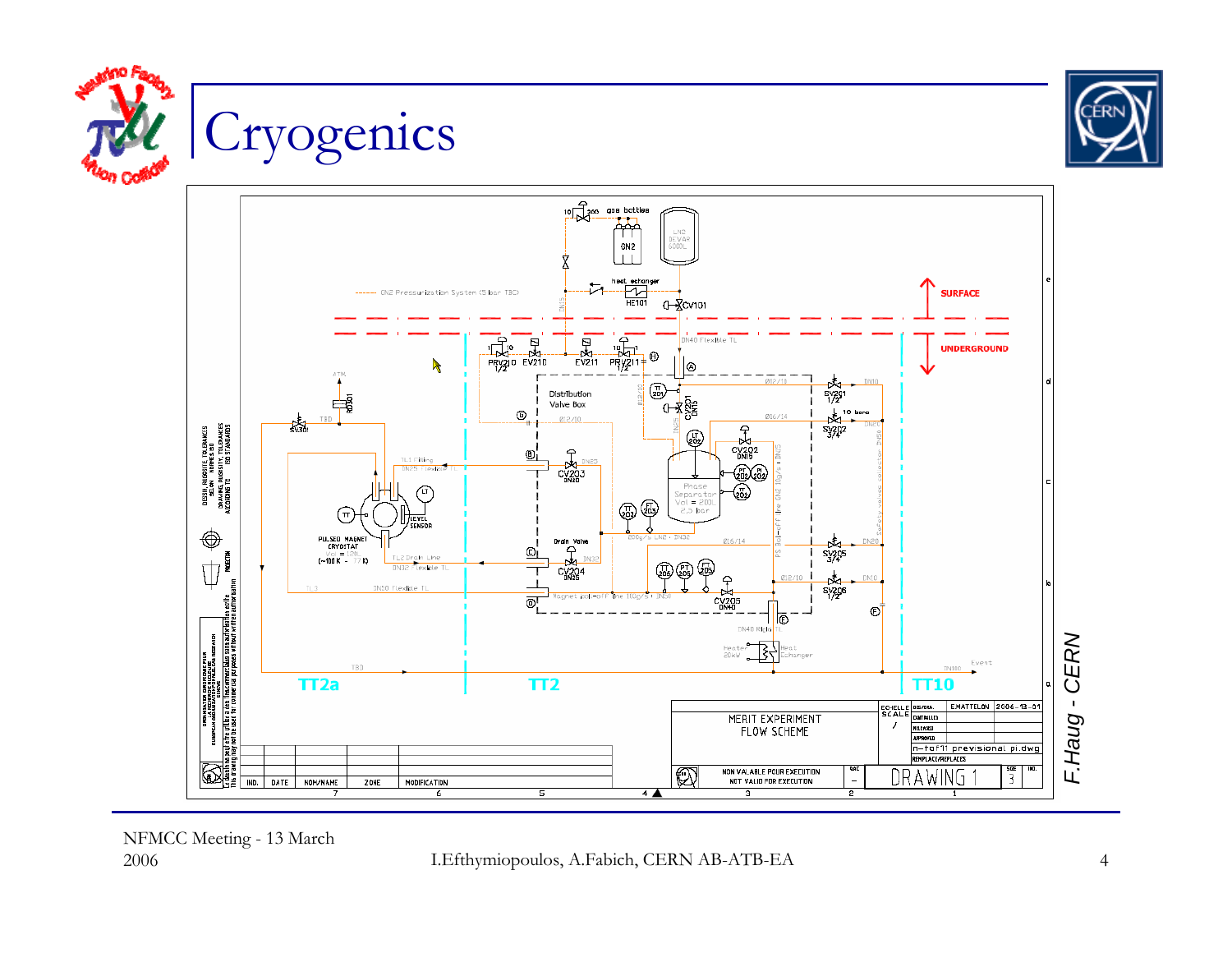



- $\mathcal{L}_{\mathcal{A}}$  Specification document for DVB available
	- Tendering ongoing at RAL
	- $\overline{\mathbb{R}^n}$ Item on the critical path!!
- $\mathcal{L}_{\mathcal{A}}$  Procurement of other components in parallel
	- $\mathcal{L}_{\mathcal{A}}$ Valves, control equipment

### **Schedule:**

- $\overline{\mathbb{R}^2}$  Test at CERN (surface) in Autumn 2006
- Installation in the tunnel to follow

| ORGANISATION EUROPEENNE POUR LA RECHERCHE NUCLEAIRE<br>EUROPEAN ORGANIZATION FOR NUCLEAR RESEARCH<br>Laboratoire Européen pour la Physique des Particules<br>European Laboratory for Particle Physics                                                                                                                                                                                                                                                                                                                                                                          |
|--------------------------------------------------------------------------------------------------------------------------------------------------------------------------------------------------------------------------------------------------------------------------------------------------------------------------------------------------------------------------------------------------------------------------------------------------------------------------------------------------------------------------------------------------------------------------------|
| EDMS document No.: 695878<br><b>MERIT Project</b>                                                                                                                                                                                                                                                                                                                                                                                                                                                                                                                              |
| Technical Specification for the fabrication of a<br>Cryogenic Valve Box for liquid nitrogen distribution                                                                                                                                                                                                                                                                                                                                                                                                                                                                       |
| Abstract                                                                                                                                                                                                                                                                                                                                                                                                                                                                                                                                                                       |
| This Technical Specification concerns the design and the fabrication of a cryogenic<br>Distribution Valve Box as part of the liquid nitrogen cooling system for the MERIT<br>project. MERIT is a proof-of-principle experiment to test a mercury jet target as a<br>source of pions for a Neutrino Factory or Muon Collider. A pulsed solenoid capable<br>of producing 15 Tesla surrounds the jet in order to collect the pions produced in the<br>interaction of the proton beam with the mercury. The solenoid is manufactured from<br>copper and cooled by liquid nitrogen. |
| The liquid nitrogen that flows to and from the magnet is controlled by means of a<br>Distribution Valve Box which is part of the overall cryogenic system.                                                                                                                                                                                                                                                                                                                                                                                                                     |
| This Distribution Valve Box (DVB) is being purchased by Rutherford Appleton<br>Laboratory (RAL) to be used at CERN.                                                                                                                                                                                                                                                                                                                                                                                                                                                            |
| January 2006                                                                                                                                                                                                                                                                                                                                                                                                                                                                                                                                                                   |

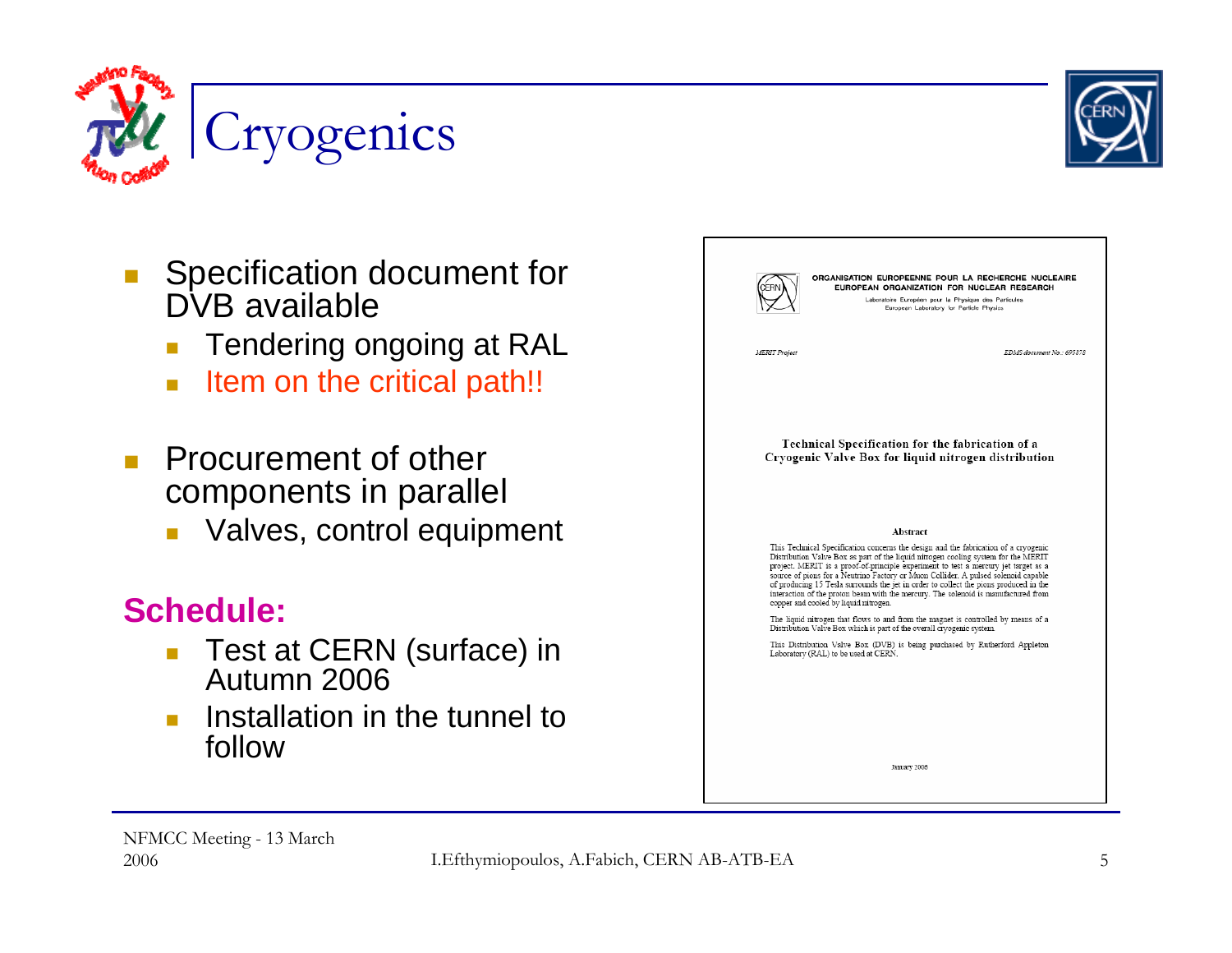



### **Aim:**

- П Provide power for the solenoid: "pulsed" mode, 7kA / 30 min, 5MW
- $\mathcal{C}^{\mathcal{A}}$  Recuperate the power supply used for the SPS extraction to the West Area
	- ▉ Work done by CERN/AB-PO group

### **Status:**

- Power supply installed in bat.193
- П Refurbishment started – will be completed by October 2006
- L. AC transformer installed
	- ▉ Associated AC circuitry refurbishment to be done for the 18kV cell
- $\mathbb{R}^n$  Cabling:
	- ▉ DC cabling {power supply – solenoid} installed
		- 6<sup>×</sup> 400 mm<sup>2</sup> Al cables air cooled
	- ▉ AC cabling partially done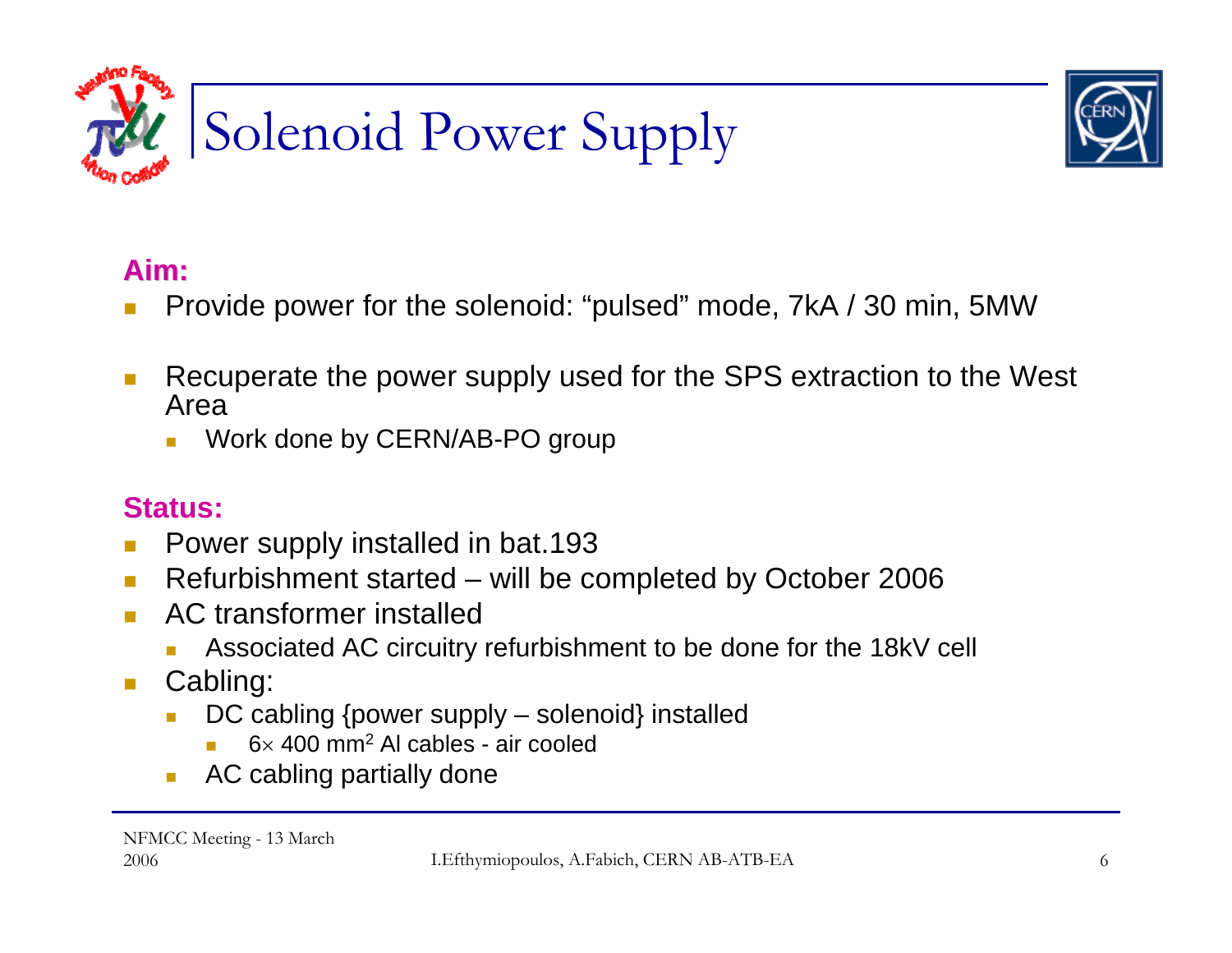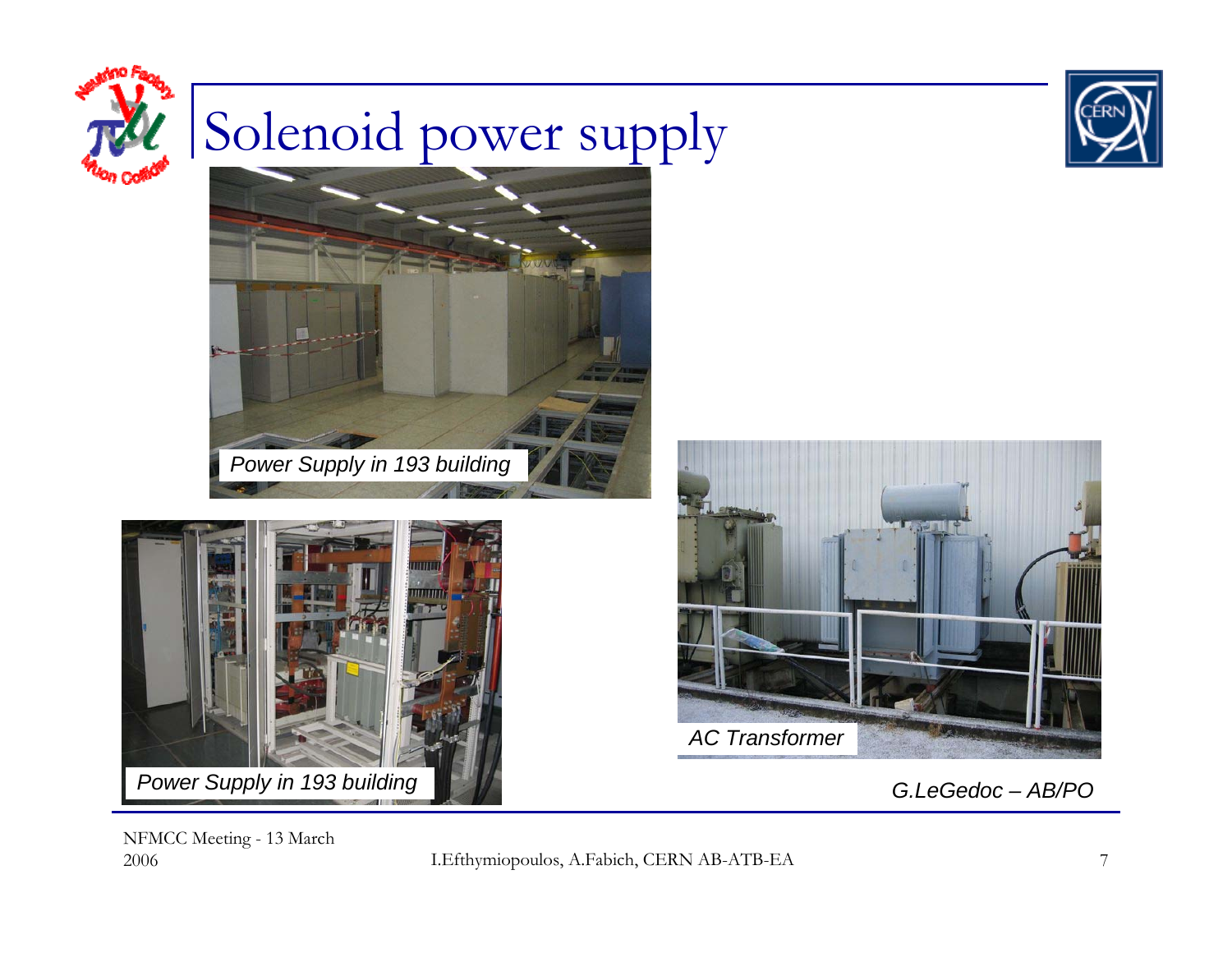



- Т, New round of safety discussions in the last months…
- $\mathcal{C}^{\mathcal{A}}$  MERIT Presentations in:
	- AB Installation Committee interface with PS/SPS
	- $\mathcal{C}^{\mathcal{A}}$ AB Safety Committee
- $\mathcal{L}_{\mathcal{A}}$  ISIEC form for the experiment
	- $\overline{\phantom{a}}$ Identify safety structure and define safety issues
- × Initiated reviews of all system components
	- $\overline{\mathbb{R}^n}$ Started with Solenoid and Cryogenics system
	- Others have to follow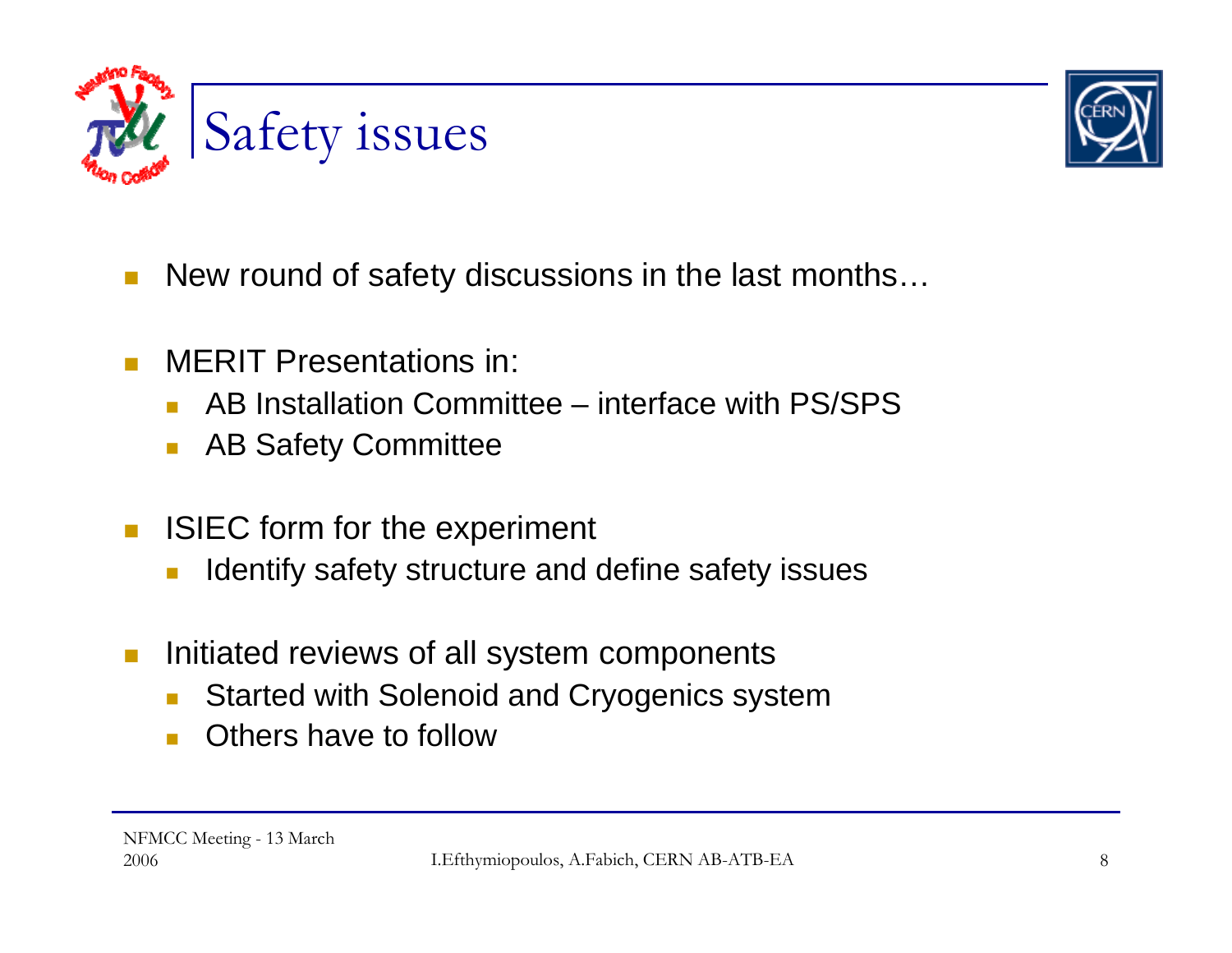

### **ISIEC**

- $\overline{\phantom{a}}$  Initial Safety Information for Experiments at CERN
	- CERN is informed about all safety particularities of MERIT

### **MERIT Safety structure: MERIT Safety structure:**

- H.Kirk & K.McDonald overall responsible as spokespersons
- $\overline{\phantom{a}}$  A.Fabich as GLIMOS
	- $\sim$ General Liaison in Matters of Safety
- $\mathcal{L}_{\mathcal{A}}$  Information on safety issues for the experiment under CERN/EDMS structure
- $\overline{\phantom{a}}$  Also available from the experiment web pages: http://cern.ch/merit



#### c

INITIAL SAFETY INFORMATION ON EXPERIMENTS AT CERN

| <b>DATE:</b>      | January 2006                                                 |                                                                             | <b>EXPERIMENT:</b>         |                            | MERIT (ntof11) |
|-------------------|--------------------------------------------------------------|-----------------------------------------------------------------------------|----------------------------|----------------------------|----------------|
| <b>SPOKESMAN:</b> | <b>INSTALLATION START:</b>                                   | February 2006<br>Harold G. Kirk (BNL), Kirk McDonald (Princeton University) | AREA/BEAM:                 | TT2A (FTN), TT2, TT10, ISR |                |
| <b>GLIMOS :</b>   | Adrian Fabich                                                |                                                                             | TEL:                       | 160345                     |                |
| FILLED IN BY:     | <b>Adrian Fabich</b>                                         |                                                                             | TEL:                       | 160345                     |                |
|                   | LABS AT CERN (BLDG/ROOM):<br>(2) GASES, LIQUIDS, CRYOLIQUIDS | (used in detectors or kept in nearby containers)                            | TT2A (FTN), TT2, TT10, ISR |                            |                |
|                   | Device Type                                                  | Fluid $1 + \%$ Fluid 2 etc.                                                 | Volume                     | Abs. Press.                | Max Flow       |
|                   | cryogenics                                                   | LN2                                                                         | 6000 liter                 | 15 bar                     | $200$ a/s      |
|                   | Hg loop                                                      | mercury                                                                     | 25 liter                   | 100 bar                    | 1.51/s         |
|                   | hydr. fluid                                                  | Ouintolubric                                                                | $\sim$ 200 liter           | 206 har                    | $-701/s$       |

**(3) OTHER CHEMICALS** 

Toxic/Corrosive/Flammable metals, solvents, additives etc.

see above. no flammable gases/liquids present

(see EDMS 702271)

|                 | <b>Magnet type</b>                                        | Power   | Field             | Gap Vol.             | Max.water press.            |                     |
|-----------------|-----------------------------------------------------------|---------|-------------------|----------------------|-----------------------------|---------------------|
| <b>MAGNETS:</b> | <b>BNL</b> solenoid                                       | 5 MW    | 15 T pulsed       | 15 cm bore, 1m       | 80 K cryogenic, 15 bar      |                     |
| High            | <b>Detector Type</b>                                      | Voltage | Current           | <b>Stored Energy</b> | No of HV<br><b>Channels</b> | Remote<br>Shut-off? |
| Voltage         | scintillator                                              | ???     | 222               | ???                  |                             |                     |
| $(>1$ KV)       | not yet known                                             | ???     | ???               | ???                  |                             |                     |
|                 | SHORT-CIRCUIT current > 5 mA for >50 V possible anywhere? |         |                   |                      | bus bar to BNL solenoid     |                     |
|                 | <b>POWER dissipated by all electronics</b>                |         | a) on detectors:  | negligible           |                             |                     |
|                 |                                                           |         | b) off detectors: | negligible           |                             |                     |

 $1/2$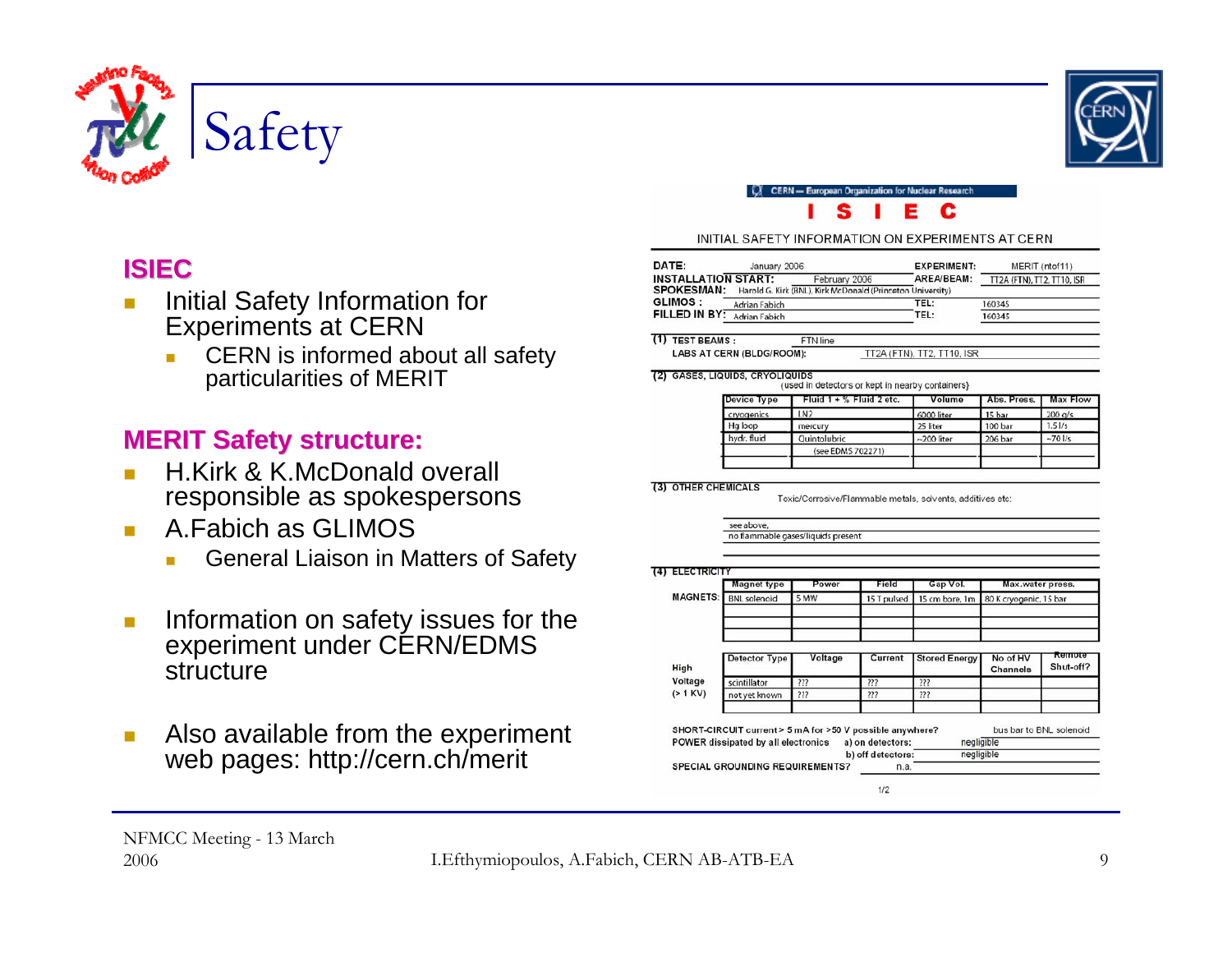

# Safety issues

### **Solenoid and Cryogenics Review**

- $\mathcal{L}_{\text{max}}$  Review held in February 2006
	- $\mathcal{C}^{\mathcal{A}}$  Review panel from CERN safety and cryogenic system experts
	- $\mathcal{L}^{\mathcal{A}}$  Report available http://edms.cern.ch/docume nt/710659

|             | CH-1211 Geneva 23                                                                                     | <b>EDMS Document No</b><br>7106259                                                                                                                                                                                                                                                                                                                                                                                                                         |
|-------------|-------------------------------------------------------------------------------------------------------|------------------------------------------------------------------------------------------------------------------------------------------------------------------------------------------------------------------------------------------------------------------------------------------------------------------------------------------------------------------------------------------------------------------------------------------------------------|
| Switzerland |                                                                                                       | Created: 9 March 2006                                                                                                                                                                                                                                                                                                                                                                                                                                      |
|             |                                                                                                       | Page 1 of 4                                                                                                                                                                                                                                                                                                                                                                                                                                                |
|             | <b>GENERAL SAFETY &amp; HYGIENE GROUP</b><br>MECHANICAL SAFETY SECTION                                |                                                                                                                                                                                                                                                                                                                                                                                                                                                            |
|             | <b>MEMORANDUM</b>                                                                                     |                                                                                                                                                                                                                                                                                                                                                                                                                                                            |
|             |                                                                                                       | <b>MERIT CRYOGENICS PROJECT REVIEW</b>                                                                                                                                                                                                                                                                                                                                                                                                                     |
| To:         | I. Efthymiopoulos AB/ATB<br>A. Fabich AB/ATB                                                          | Distribution List:<br>P. Cennini AB/ATB<br>A. Desirelli SC/GS                                                                                                                                                                                                                                                                                                                                                                                              |
| From:       | A. Astone SC/GS<br>V. Benda AT/ACR<br>B. Delille SC/GS<br>G. Lindell SC/GS<br>G. Perinic AT/ECR       | B.Pichler SC/GS<br>R. Trant<br>SC/GS                                                                                                                                                                                                                                                                                                                                                                                                                       |
|             | Document(s) Received                                                                                  |                                                                                                                                                                                                                                                                                                                                                                                                                                                            |
| Building(s) |                                                                                                       |                                                                                                                                                                                                                                                                                                                                                                                                                                                            |
|             |                                                                                                       |                                                                                                                                                                                                                                                                                                                                                                                                                                                            |
|             | of the MERIT cryostat magnet at CERN.                                                                 | This memorandum concerns the MERIT magnet cryostat project review. It<br>contains recommendations to be put in practice by the MERIT collaboration<br>either in matter of mechanical and cryogenics aspects of the magnet and its<br>feeding system design. The recommendations shall be fulfilled prior to the use                                                                                                                                        |
|             | 2. CRYOSTAT MECHANICAL DESIGN                                                                         |                                                                                                                                                                                                                                                                                                                                                                                                                                                            |
|             | commissioning of the magnet.<br>cryostat magnet to CERN.<br>The document shall in particular contain: | In the framework of the MERIT cryostat magnet project review, SC/GS<br>Mechanical Safety (MS) section here lists its remarks concerning design and<br>According to CERN D2 safety code an engineering file shall be provided to<br>SC/GS/MS containing all documents and design parameters necessary for<br>acceptance of the cryostat magnet at CERN. We expect the MERIT<br>collaboration to provide CERN the engineering report before shippping of the |

NFMCC Meeting - 13 March 2006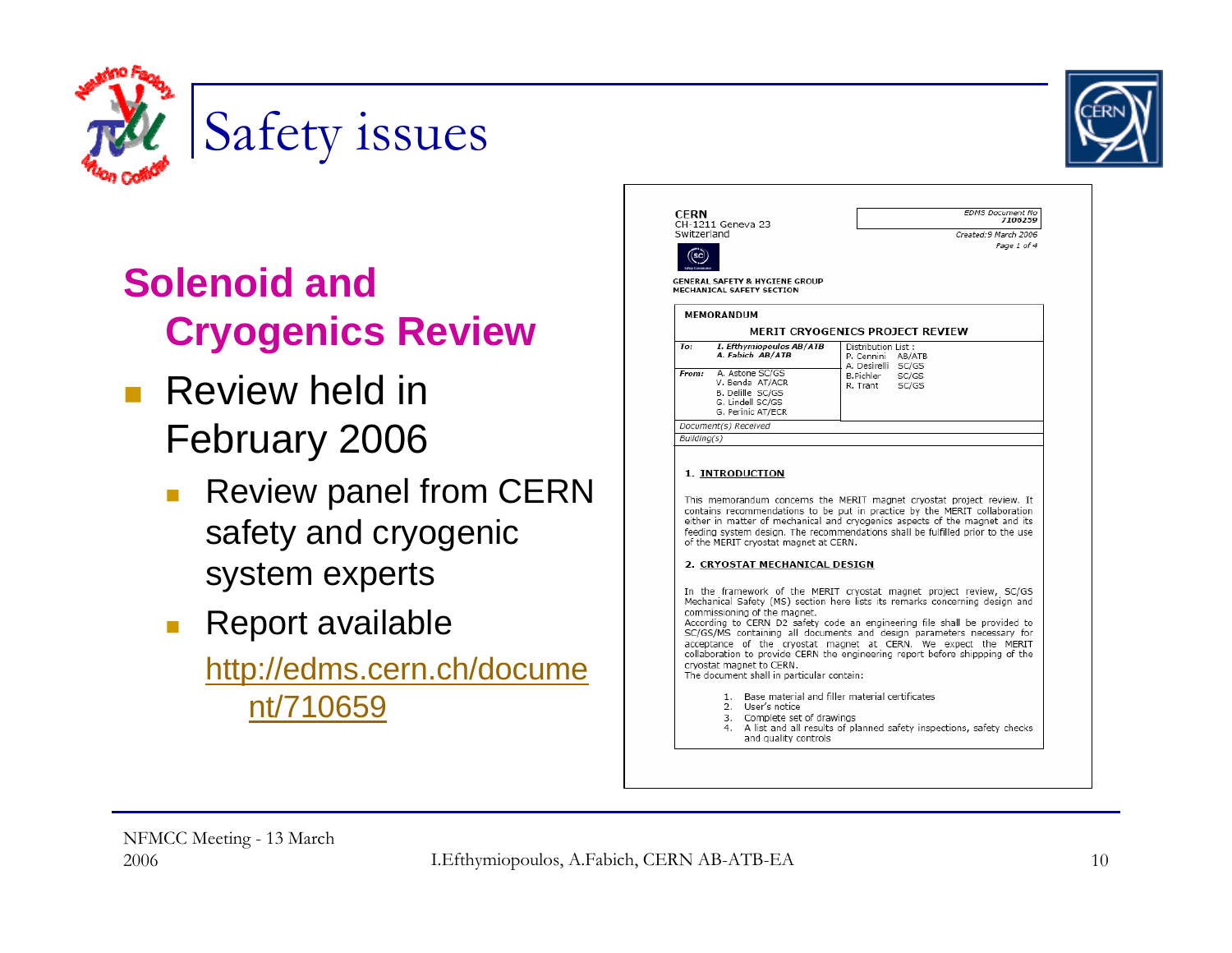



## **…Solenoid and Cryogenics Review**

Major remarks – to my judgment:

- **Provide documentation for solenoid fabrication** 
	- Including x-ray validation of the welds
	- П Proof that ASME standards are respected
		- T. And corresponding vessel validation is made
- **Important to keep good record of the tests made** and findings during the MIT tests
- Safety valves and operating pressure for solenoid to be defined
- **Process flow diagram for the cryogenics operation** should be defined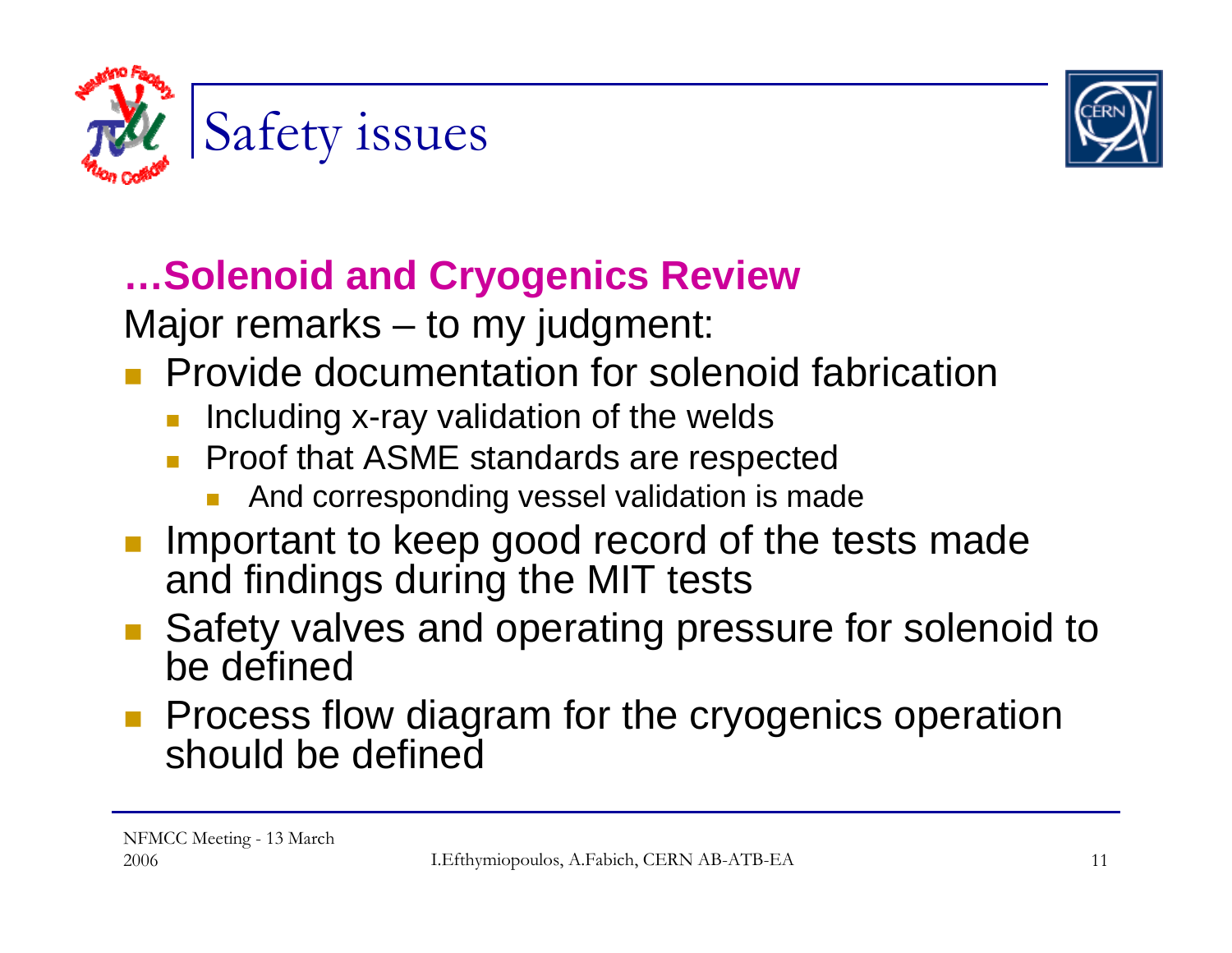



### **…Solenoid and Cryogenics Review**

#### $\mathcal{L}_{\text{max}}$ Next steps:

- П Provide answers to all the points raised in the report by end of May 2006
	- T. A.Fabich as GLIMOS of the experiment to collect all the information
- $\mathcal{L}^{\text{max}}$  Next reviews to schedule:
	- Hg-loop system
	- П Transport and installation

#### … and inspections in-situ upon final installation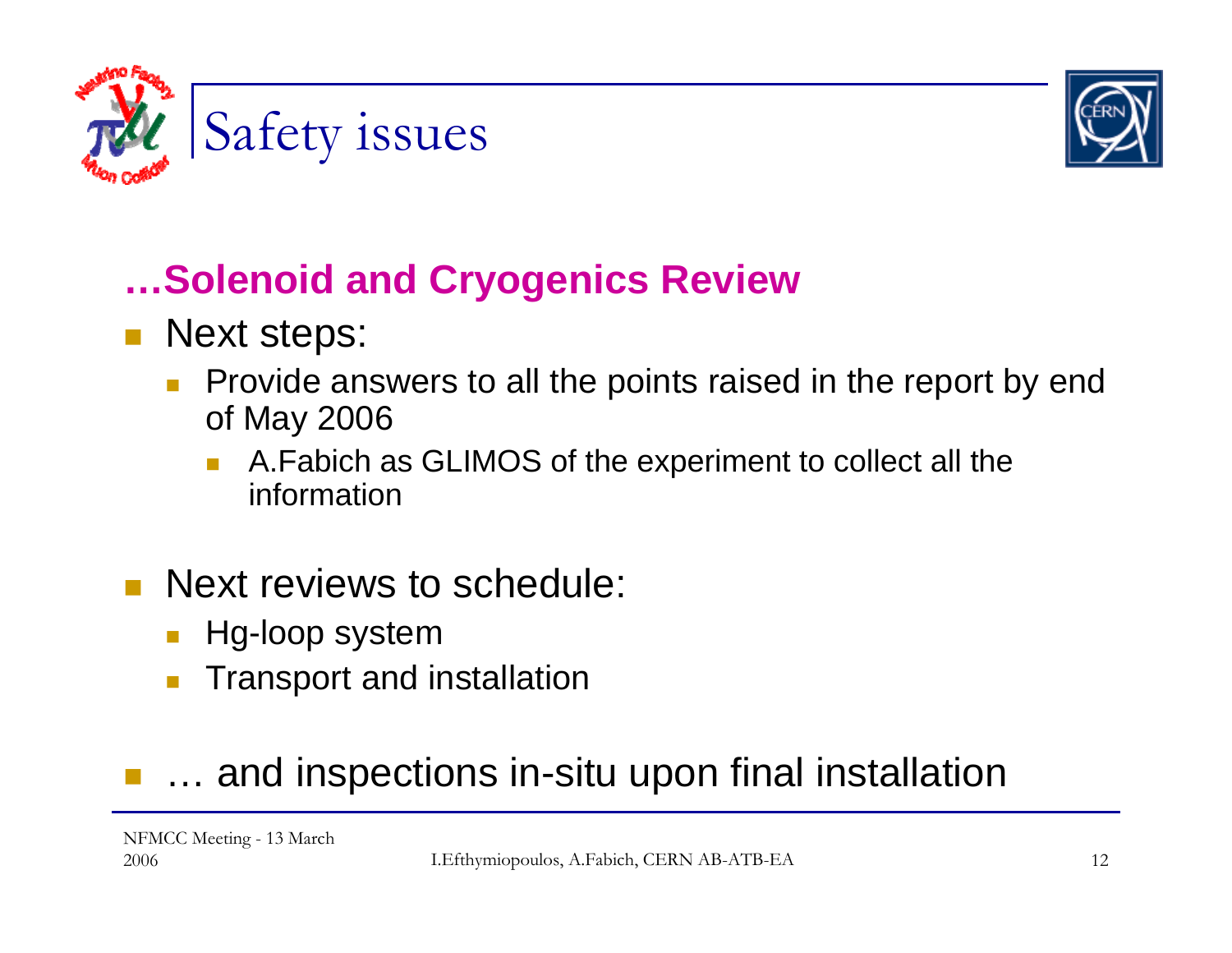



### **Access and interlock**

- Access in TT2/TT2A tunnels possible when PS/SPS in operation
	- Important to allow installation throughout summer
	- Limited access as in other exp. areas
		- T. Card reader for personnel access
- **Ta**  Interlock conditions defined:
	- Access interlock: no beam ⊕ magnet off ⊕ ODH detection
	- Magnet power supply interlock ↔ cryogenics system

#### T. Installation issues and cabling under discussion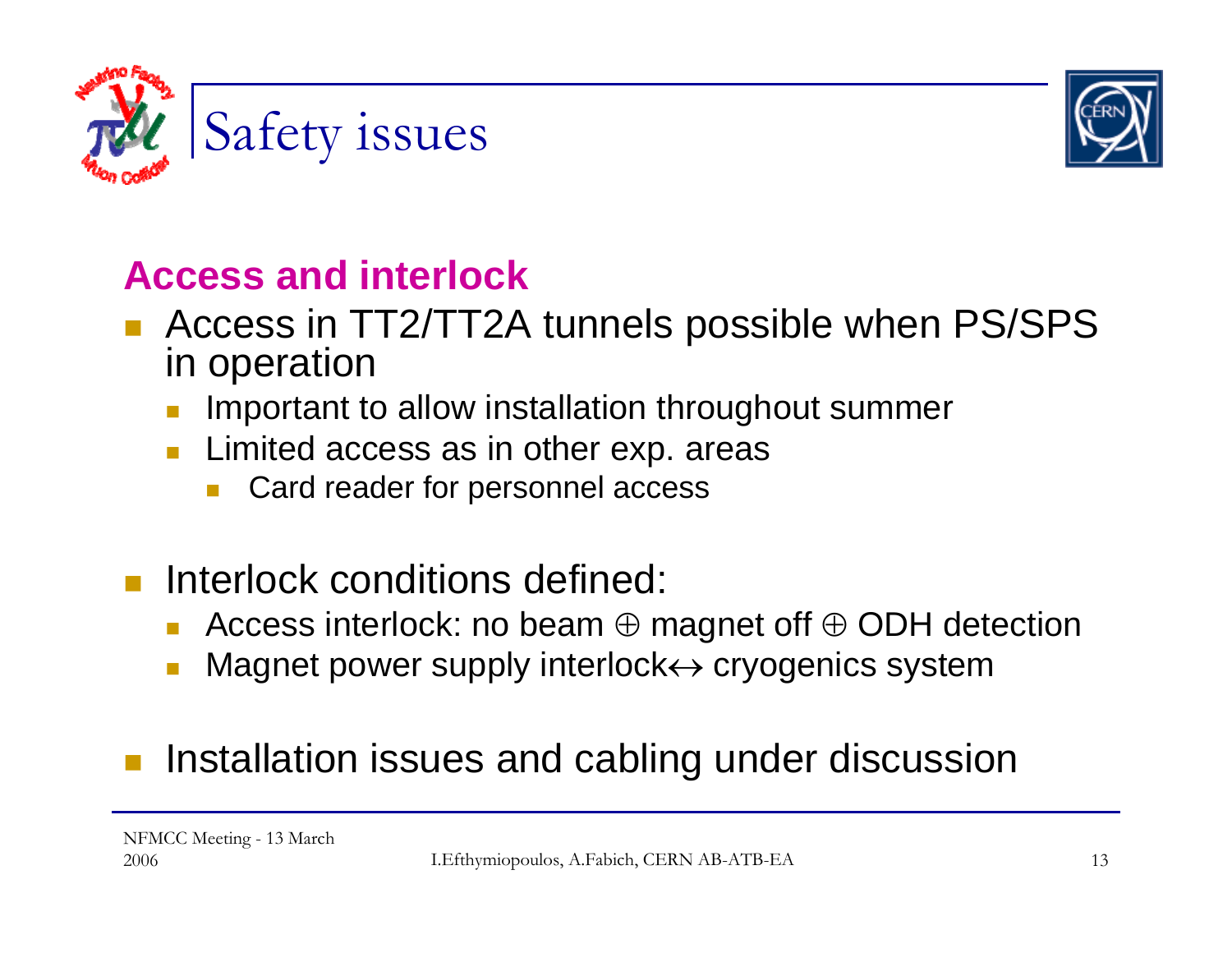



- Detailed look at the transport of solenoid started
- 

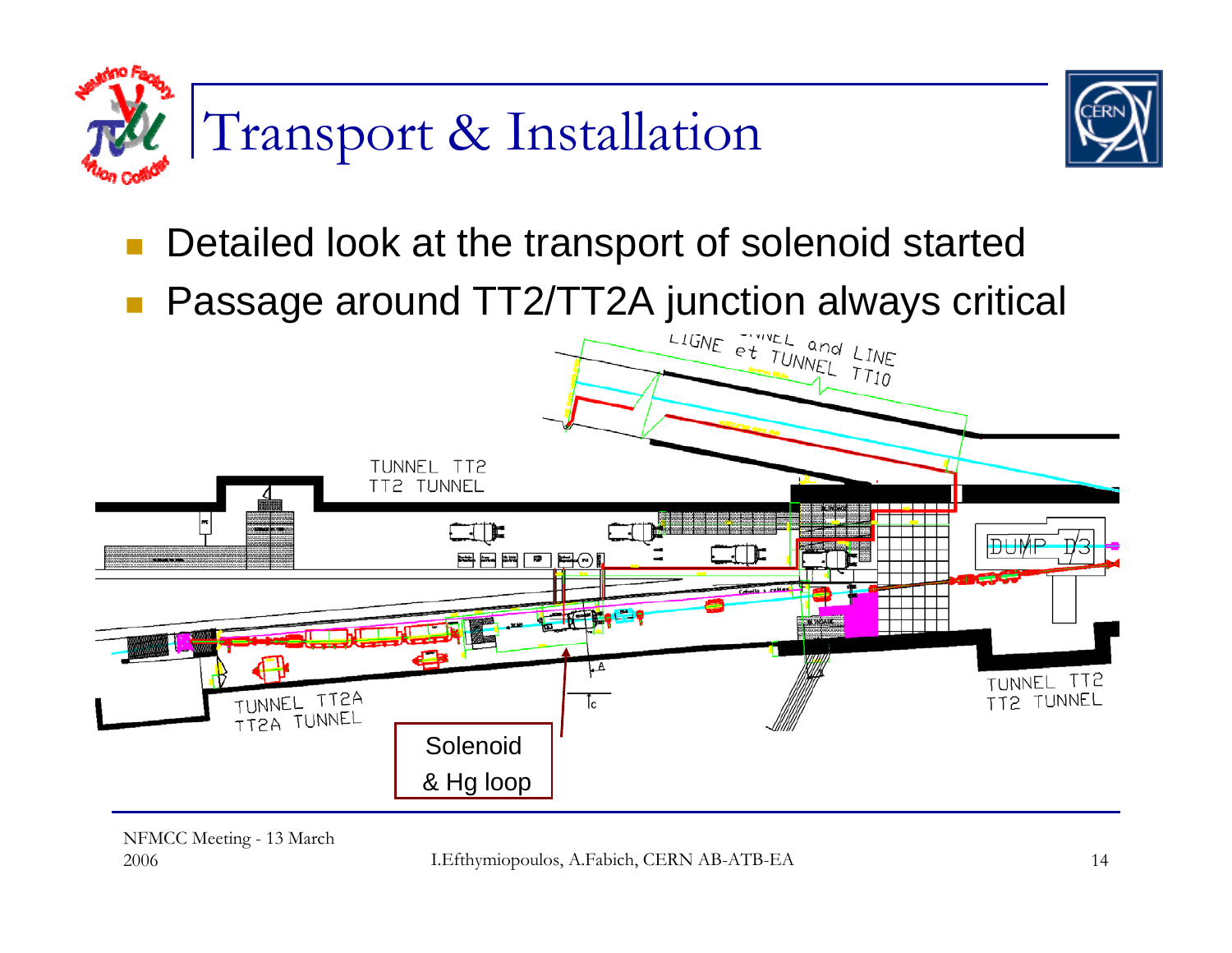

# Beam request – pulse list



- П Based on pulse list July 2005
	- ▉ http://proj-hiptarget.web.cern.ch/projhiptarget/default/Documents/subsystems/ProtonBeam/pulselist.xls
	- $\overline{\phantom{a}}$ Total dose limited to 3<sup>\*</sup>10<sup>15</sup> protons on target.

### **Beam parameters: Beam parameters:**

- Nominal momentum 24 GeV/c
- $\mathcal{C}^{\mathcal{A}}$ Intensity/bunch – baseline: harmonic 16 (i.e. 16 buckets in PS,  $\Delta t$ =125ns)
	- П **2-2.5\*1012 protons / bunch**
	- П **total maximum > 32\*1012 protons/pulse**
- $\mathcal{C}^{\mathcal{A}}$ Pulse length up to 20 ms possible (beyond 2  $\mu$ s switch to 14 GeV/c)
- $\Box$  To be done:
	- П Define priority list
	- $\mathcal{L}_{\mathcal{A}}$ MD time in 2006 assigned
	- $\mathcal{L}_{\mathcal{A}}$ Set-up time in 2007 may be required to achieve the highest intensities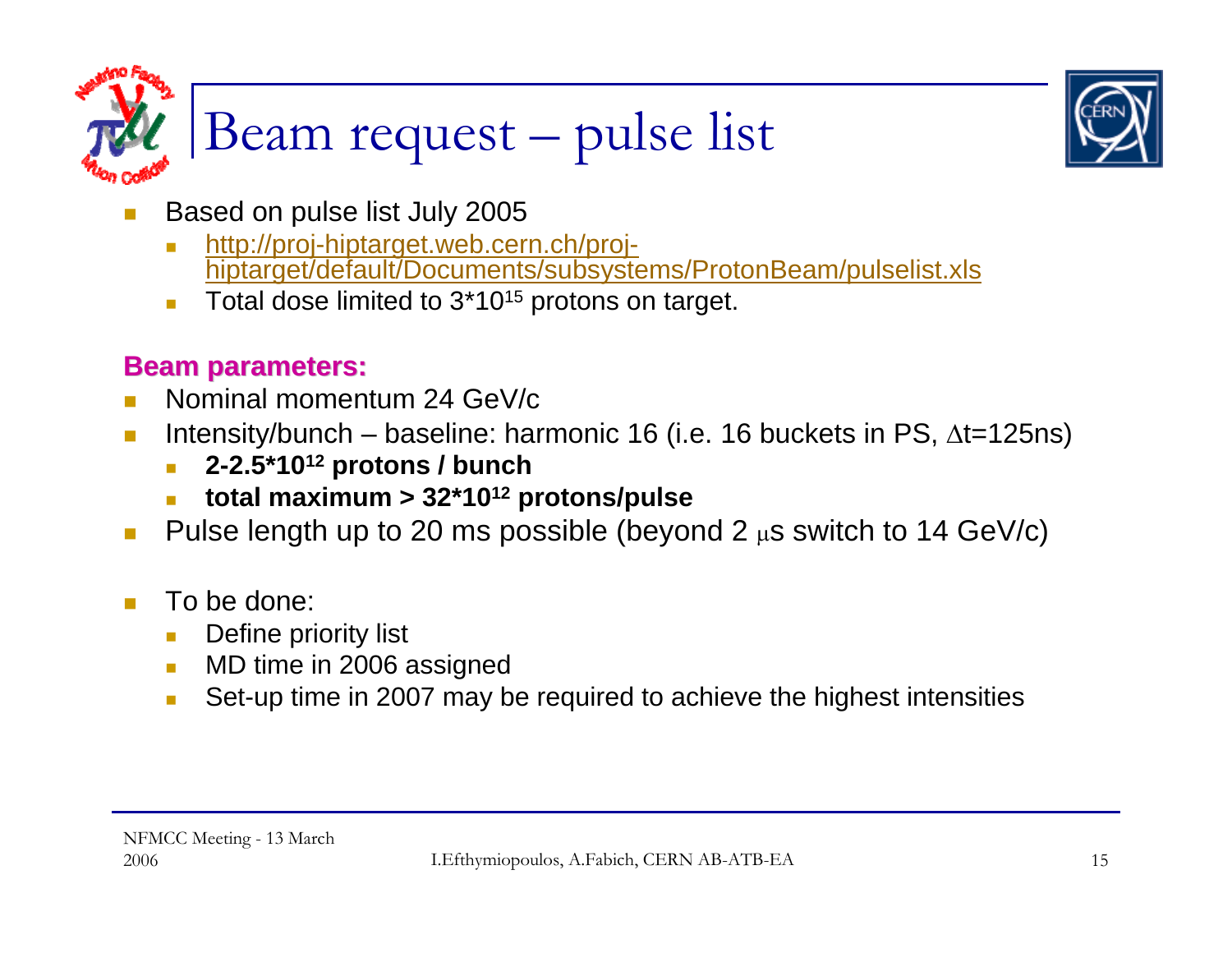

- $\overline{\phantom{a}}$  h16 beam operates in bunch pairs
	- П Bunch pairs located in bucket n and n+1



- $dn_{\text{experiment}} = 0.2, 4, 6, 8, 16, 18, 20, 22, 24, 32, 40, 48, 56, ...$
- **The State**  Inhomogeneous intensity distribution causes intensity limits
	- MD dates scheduled towards the end of 2006 profit from development of CNGS beams with similar (high) intensities